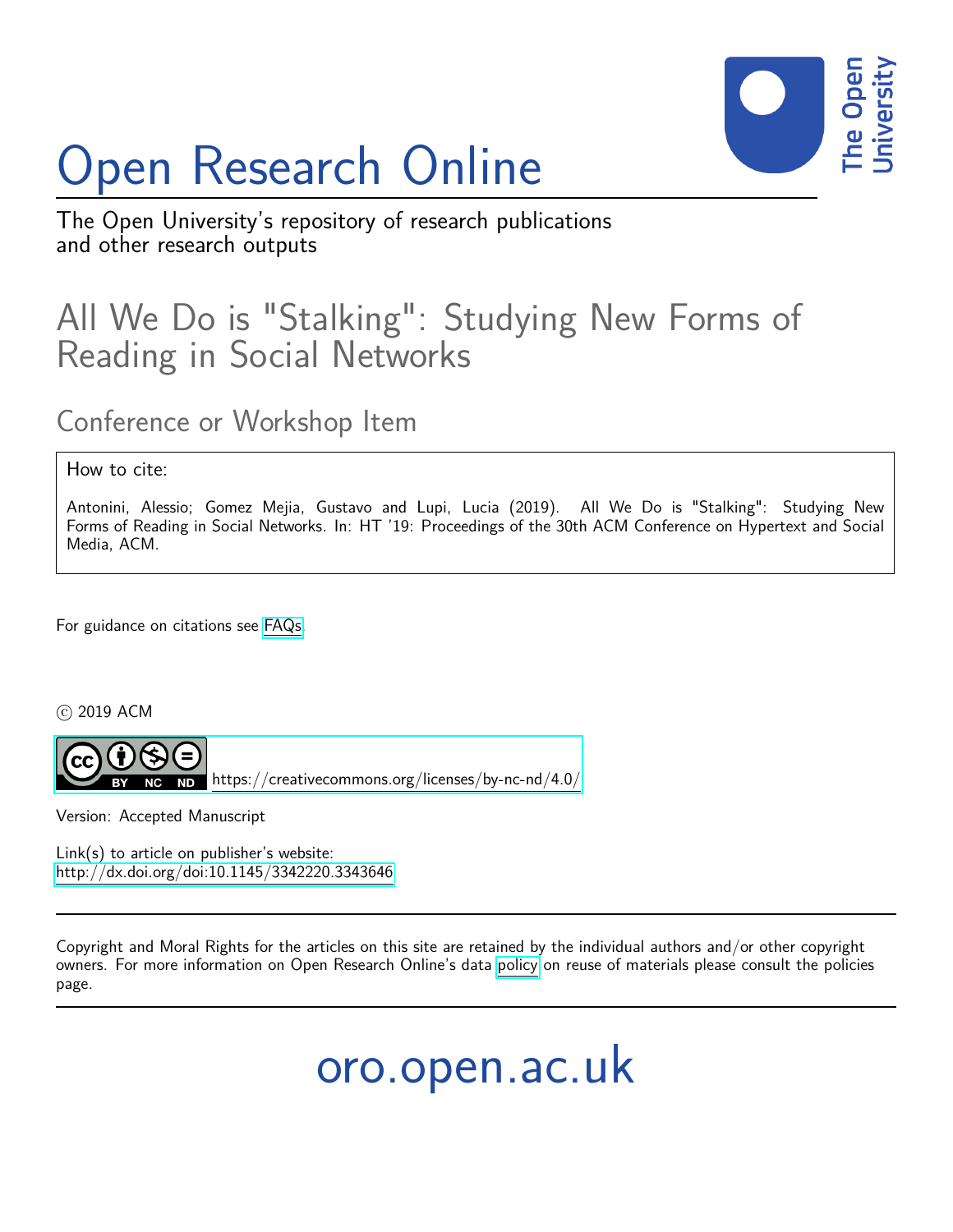### All We Do is "Stalking"

#### Studying New Forms of Reading in Social Networks

Alessio Antonini Knowledge Media Insitute The Open University Milton Keynes, United Kingdom alessio.antonini@open.ac.uk

Gustavo Gomez-Mejia PRIM (EA 7503) Université de Tours Tours, France Gustavo.gomez-mejia@univ-tours.fr Lucia Lupi DIST, Polytechnic of Turin and University of Turin Turin, Italy lucia.lupi@polito.it

#### ABSTRACT

A particular use of the term "stalking" is emerging in social networks to indicate a wide range of reading practices aimed to gain insight on a subject. As a new type of reading, "stalking" does not always have a negative connotation and it is not limited to the personal sphere but ranging from ludic to professional aims. Considering the preliminary results of a case study in the READ-IT project, this contribution wishes to engage the hypertext research community in considering "stalking" as a type of reading activity emerging from the unique features of social networks related both to "stalkers" (as hypertext readers), and to the "stalked" (as a type of contents) within the context of social networking platforms (as a type of medium and environment for reading).

#### CCS CONCEPTS

• Information systems • World Wide Web • Web applications • Social networks

#### **KEYWORDS**

Digital Humanities; Reading Experience; Profile Staking; Social Networks; Social Media; Digital Reading

#### 1 Introduction

Social media and social networks provide Internet users with new types of contents and experiences of reading. Reading such contents on screen implies the discovery of interlinked collections of thoughts, experiences and events while social networking sites structure multiple modalities to display, organise, explore and experience social "connections" of profiles, contacts, timelines and posts [1]. Drifing away from its original predatory and criminal connotations, in this hypertextual context, a vernacular use of the term "stalking" is now applied to the practice of reading social media profiles and contents: a specific kind of reading that is often perceived as a form of intrusion in someone's life and as a source

HT '19, September 17–20, 2019, Hof, Germany © 2019 Association for Computing Machinery. ACM ISBN 978-1-4503-6885-8/19/09…\$15.00 https://doi.org/10.1145/3342220.3343646

of implications on the personal and social spheres of both the author and the reader. "It is now common to find the word used in a more positive sense on the Internet" [2], "in the context of being a fan" or as a dedication to a subject (of stalking) "in excess of what would be considered 'proper' or 'normal' behavior" [2]. Indeed, in this particular and vernacular sense, "stalking" nowadays refers to a set of practices and aims that lay a common ground between both professional and ludic uses of social networks, while configuring a new type of reading which is native to the social media sphere.

The study of stalking as a type of reading is one of the case studies addressed in the frame of READ-IT (Reading Europe Advanced Data Investigation Tool): a JPI project with the aim of developing a set of tools for digital humanities to enable interdisciplinary and multidisciplinary research on reading in Europe. One of the main goals of READ-IT is the creation of a European repository of reading experiences from sources from 1800 up today, from correspondences to tweets and blogs. Indeed, during these last two centuries we experienced several revolutions of reading which imply a deep reflection on how medium, contents and reader practices interact. The study of stalking does present two challenges related to understanding and modelling a contemporary digital practice and revising methodologies and theories of reading in order to include these new trends, contents and media.

This contribution aims to engage the hypertext community in considering a new perspective on social media and social networks, considering stalking (a type of reading activity) as a central metaphor to understand the interaction between users (readers), content (social media posts and profiles) and medium (social networking sites or platforms). By using the READ-IT model of reading, we analyse different varieties of stalking and highlight a set of core features. Lastly, we discuss the relations between the "stalker" (reader), the features of the medium (social network) and the authors of social media contents to provide a preliminary interactional model.

The structure of the contribution is organised as follows. First, we provide a background on stalking with a particular focus on the different tasks of stalkers and their reading practices. Then, after a brief introduction of READ-IT concepts, we first define a conceptual model of stalking and then apply the model to real examples. Following our demonstration, we discuss the relation between stalking, what is stalked and the social network outlining

Permission to make digital or hard copies of all or part of this work for personal or classroom use is granted without fee provided that copies are not made or distributed for profit or commercial advantage and that copies bear this notice and the full citation on the first page. Copyrights for components of this work owned by others than ACM must be honored. Abstracting with credit is permitted. To copy otherwise, or republish, to post on servers or to redistribute to lists, requires prior specific permission and/or a fee. Request permissions from Permissions@acm.org.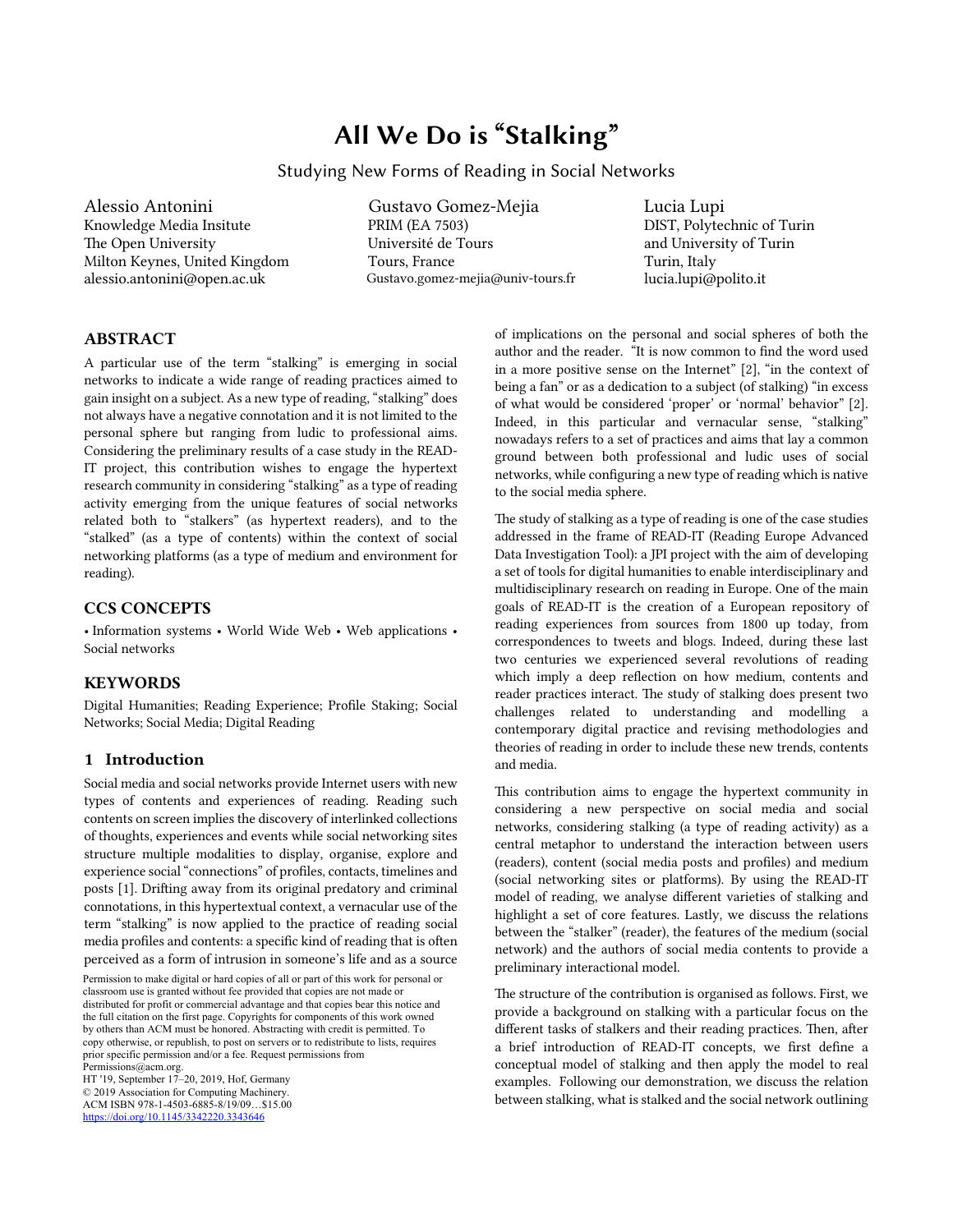the assumptions and limits of the proposed definition of "stalking" while considering the challenge of studying the phenomenon of stalking reading in relation to languages, roles of the stalked and social media platforms..

#### 2 Stalking and Social Media: a Reading Practice

Given its etymological background, the contemporary uses of the term "stalking" involve the metaphor of hunting [3] for contents, the moral judgment of behaviours deemed as voyeuristic (that must remain secret), and a quite literal interpretation of the "follower" status. Drawing upon such imaginary and semantic features, in the context of social media, "stalking" has therefore become an ordinary metaphor for online reading.

Nevertheless, a critical assessment of such metaphor provides us with a central argument: Stalking is not about "spying" people or the "surveillance of someone's life". It is not really about "people", it is about textual resources – one may argue. To be precise, stalking is a practice that requires browsing and reading personal contents, implying access to someone else's posts, texts and pictures on social networking sites. Therefore, stalking as a reading practice is intertwined with several hypertextual features of social media websites and can be described as follows:

- The experience of looking for a particular content or resource that can be accomplished either by filling search boxes with Names that work as keywords or by consciously following a specific "path" through the links that lead to the desired resource/URL.
- A serendipitous [4] practice characterized by wandering around available links and stumbling upon a particular personal content from another account or profile (whether previously known or unknown).

In both cases, stalking implies knowing how to read hypertexts within the frame of social media portals – a particular type of reading that shows how contemporary digital literacies seem to be fully embodied. Such skills can be described with the vocabulary of semiotic analysis for what contemporary French researchers call "screen writings" [5]:

- a) When stalking, the reader's eye plays with the difference between the *"architext"1* (the functional text of the apparatus, the platform template and productive structure) and its "contents" (the expressive texts of other users, the accessible personal uploads).
- b) The stalker/reader is used not only to see Names working as searchable keywords but also to Names and Faces being read nowadays as packs of hyperlinks (functioning as clickable *"signes passeurs" <sup>2</sup>* ) that give access to personal spaces (profiles, timelines, etc).
- c) Stalking implies heading out of the industrialized narrative of "feeds" [6] and the sort of popular-recent items that social platforms tend to display as default centralities, welcome
- d) The process of stalking is often associated with secret or clandestine or guilty reading: the so-called "obsessive" exploration of the social hypertext is actually obsessed with not leaving traces of the reader (e.g. the stereotyped fear of accidentally liking someone's content or the scams that lure users with a much fantasized feature promising them to "find out who checks their profile")
- e) Memories of stalking experiences are often related to a sense of detail: finding out, discovering, learning something about someone. More surprisingly, "stalking" can even be used for oneself: in that case it describes a feeling of heteroscopy (In the sense of seeing oneself as another) when browsing or rereading one's own archive.

This conceptual framework summarises a preliminary study on stalking which aims at outlining the semantic landscape of this activity by analysing self-declared "stalking" experiences shared in social media. The collection of testimonial tweets and Facebook posts that we conducted from September to December in 2018 also show a rich set of meanings and associations between values and emotional frames in which the verb "to stalk" is used by social network users with different outcomes, such as:

- reading someone's "page" and "tweets"; feeling "relieved"
- reading "what people read" (via book networking app Gleeph); feeling "good" and "healthy" about it
- reading Facebook "timelines" with interruptions; feeling "distracted" and "clumsy"
- reading "every tweet" and feeling "confessional"
- reading "reader progress" on Goodreads feeling "superior" and "ironic"
- reading a "Twitter page" and a "hashtag"; feeling a "dilemma" about commenting
- reading friend "comments" or "memes"; feeling "grateful" or in "love"
- reading "comments", "tags" under one's "old photos" and feeling "puzzled"
- reading a "Timeline" feeling "anxiety" for "updates"
- reading "FB" collectively to "stay informed" and make "fun" of someone.

Given that social networking sites are both the location for *"stalking"* and spaces for sharing and discussing the outcomes of stalking, a wide variety of such reading experiences and derivative practices can be documented through testimonial tweets and posts. This is particularly true in case of ordinary and ludic stalking, while it is not the case of stalking for business and professional purposes.

<sup>&</sup>lt;sup>1</sup> Fr. «*Architexte»*: the digital text production tool, a writing standard whose format commands other writings. Ibid.

<sup>2</sup> Fr. «*Signes passeurs*»: the clickable signs that change the nature of the text onscreen (buttons, underlined links, arrows, etc).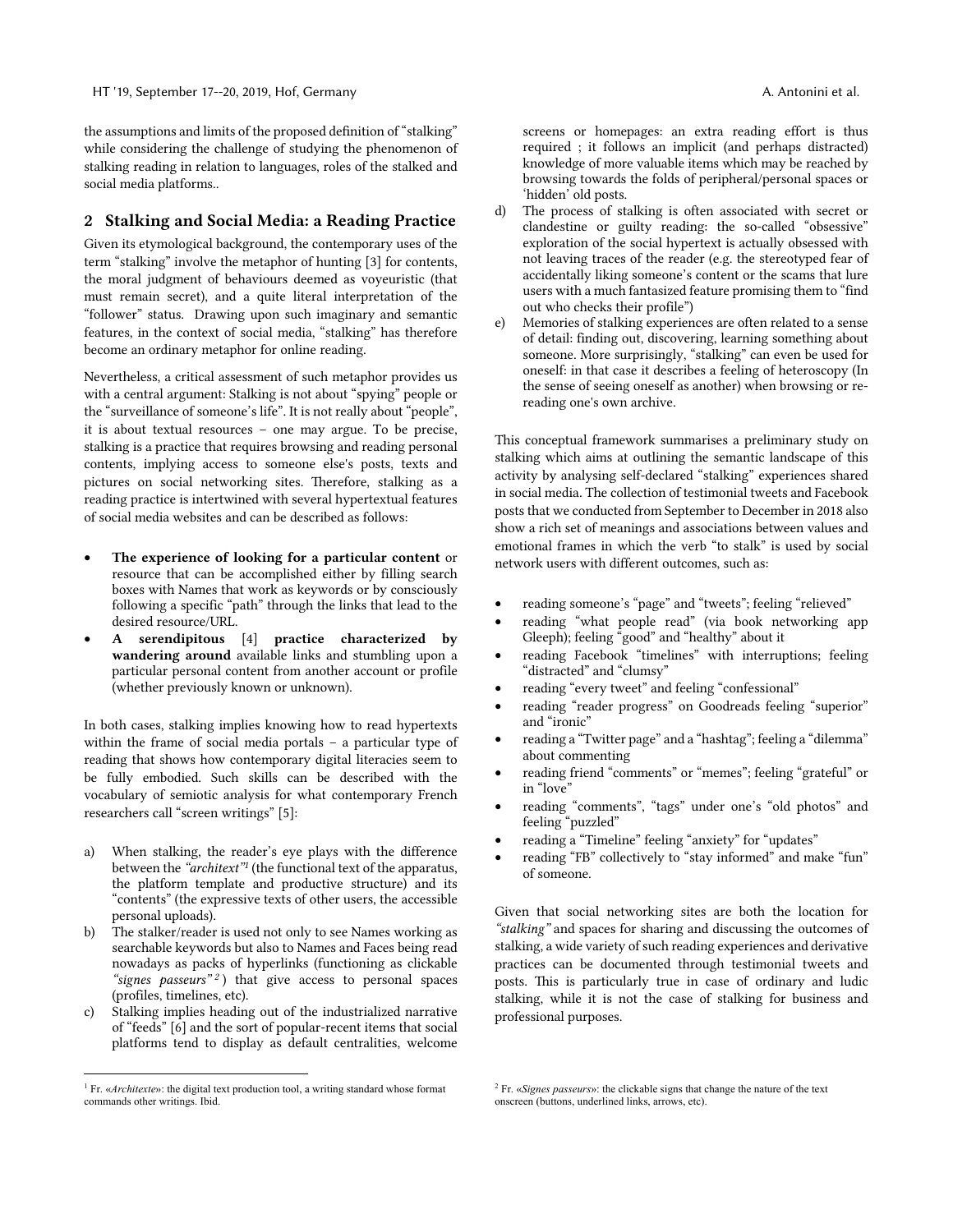The distinction between ludic and professional stalking practices goes beyond the social network where the stalking is performed (e.g. Facebook or LinkedIn). Indeed, the distinction lies on the aims and use of the result of the stalking activity, such as amusement and sharing or strategically selecting the next company where to apply for a position. Nevertheless, the distinction between generalist (e.g. Facebook and Twiter), domain specific (e.g. Tinder for dating or Anobii for books) and professional social networking sites (e.g. Glassdoor and LinkedIn) is relevant for stalking practices in terms of:

- 1. potential sources of information, e.g. personal orientations of employees, corporate practices, events, projects, initiatives, skills
- 2. hypertextual stalking experiences, e.g. via thematic feeds, corporate pages, update notifications
- 3. potential consequences for both the stalker and the stalked, notifications about readers profile, visibility of the stalker, autonomous personalisation the stalker profile as result of the stalking activity, public subscription to updates.

Within this broader conceptual frame, the awareness of potential consequences of stalking does have a central role of in both professional and ludic stalking. In the first case, complementary research with professional network users suggests that the consequences are mostly related to a potential backlash in terms of being engaged as result of stalking, e.g. being *"harassed"* by recruiters or update emails; while in the later case the consequences may also involve the personal and social spheres of the user, in terms of potential conflicts with the stalked and of emotional distress as a result of the investigation on the life of people with whom we share special bonds, e.g. friends, ex-lovers or colleagues.

In both ludic and professional stalking, the risks of unwanted and unforeseen consequences are related to native mechanisms of social networks. Stalkers as users may suffer from the lack of explanations about the use of the data [7] related to their reading/browsing activities within social networks. Following this perspective, if we rely on the facets of "explainability" of datadriven technologies [8], the interaction between stalkers and social networks can also be characterised by:

- 1. the lack of agency (control) users may experience over the information about their search queries and clicks
- 2. the lack of legibility of the use of their personal information concerning the target of their stalking and in their profiling by the social network algorithms
- 3. the lack of negotiability of which information should or not be considered and with which relevance

As a summary, we can formulate a general working definition that applies to multiple cases (either ludic or professional) of this contemporary digital reading practice: stalking is the systematic reading of contents providing insight on a subject, human or organisation, in an uncontrolled public digital space. This definition points the focus on the tendency towards systematicity of the action of stalking, which may not be initiated intentionally by the reader (e.g. engaged by a notification alert) and may remain fragmentary (e.g. focus only on some details or small bits of information) but is always performed with method so that the outcome can be a beter understanding of the subject of stalking. Furthermore, the definition points the focus on two critical features of the information space of stalking:

- a) public, as "stalking" is a contemporary type of reading that is focused on contents available within the legal boundaries of browsing, even when the experience is described as *"clandestine".*
- b) uncontrolled, as there is always an element of uncertainty related to stalking and therefore of risks of conflicts, unwanted engagement with contents or technically opaque issues as result.

We conclude this brief analysis of stalking with a remark on the inextricable relation between the reader as stalker, the technological means (or spaces) for stalking, and the genre of contents. Indeed, we may argue that we have "stalking" rather than plain reading when we have these three conditions: 1) the systematic reading of insightful content on a subject (teleological interaction between stalker and content), 2) a public environment providing hypertextual access to the content (instrumental interaction between stalker and medium) 3) an uncontrolled environment mediating access to content (thought to be "secret" but somewhat uncertain interaction between stalker and content through medium). Following, we apply the READ-IT model of reading to address these three types of interactions and provide a conceptual framework to investigate stalking as reading.

#### 3 Modelling "Stalking" as a Reading Activity

In order to create a digital repository of European reading experiences, the development of the READ-IT model of reading was conducted through a design method with the aim of building a meta-language capable of describing the phenomenon of reading across multiple disciplines [9]. The methodology combined theoretical analysis of reading [10-14] with the analysis of sources to identify the key concepts and relations of the structure (anatomy) and process of reading.



Figure 1: Reading is a process embodied in a physical and social environment triggering changes in the Reader's States of Mind.

For the sake of addressing "stalking" practices within that framework, now we introduce a subset of concepts from the aforementioned reading experience "meta" model: the Reader,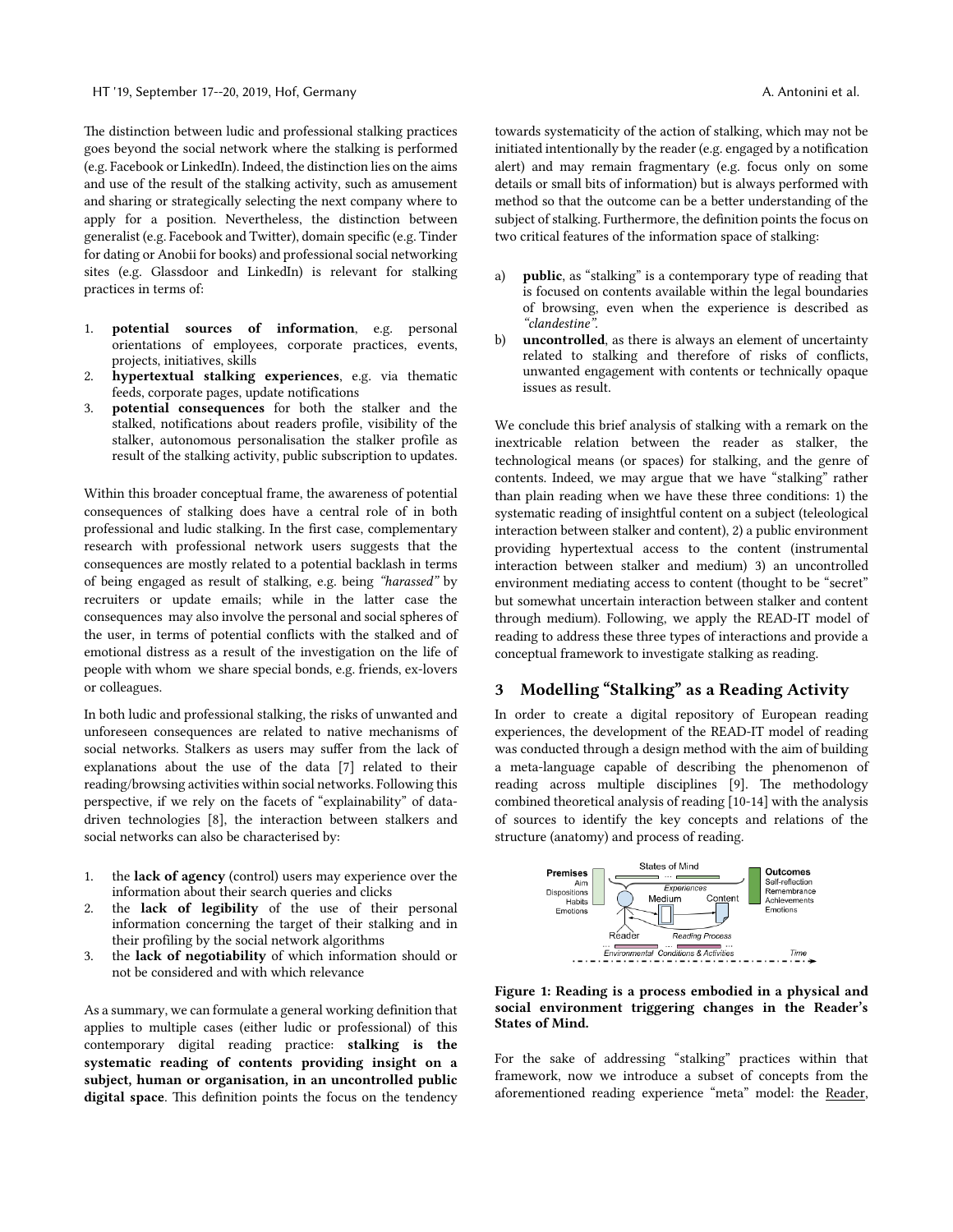agent of reading, the Reading Process and Reading Resource, object of the reading. Furthermore, we introduce concepts related to the embodiment of reading in the cognitive and personal space of the reader, such as his aims, expectations and dispositions toward both content and media, see Figure 1.

#### 3.1 The Stalker

The stalker (Reader) is the agent of a particular reading activity. Through the lens of the READ-IT conceptual model, a Reader is a Person, but defined as a collection of its variable features, such as the age at the time of reading, i.e. the Reader is a *description of* a Person at the time of Reading.

The Reading Process is a collection of Experiences, changes in State of Mind of the Reader result from his interaction with Content and <u>Medium</u>. A <u>Reading Process</u> is embedded in a 3. situation (in the reader's life) of activities and expectations (Premises of reading) providing a context that will be relevant for the results and closure of a reading (Outcomes of reading). Premises and Outcomes constitute the cognitive Frame in which reading takes place, a sum of the contingent personal and social situations related to Reader's life, the public discourse and personal value of Content or the relational system surrounding the specific Medium. Whenever a "stalker" is engaged in such reading processes, a cognitive landscape can be modelled by tracing motivational Premises and its rather pragmatic or emotional outcomes.

The reader's abilities, beliefs and skills – e.g. knowledge of topics, personal experiences, religious or political positions – define a set of *Dispositions*, a subtype of State of Mind acting as filters in *interacting with* Contents and Medium and *in approaching* a Reading Process. Lastly, an experienced reader develops specific *Habits* in relation to a specific content, situation or medium of reading.

As argued, a stalker is an agent whose *Aim* or Premise for stalking is gaining insight on a subject, which is also the topic in common with the Contents he's *"hunting"* for, the object of Reading.

#### 3.2 The Means for Stalking

Stalking reading is enabled and sometimes promoted by social networks, through the implementation of user profiles as a metaphor for organising and presenting contents, and specific features aimed to engage readers in stalking, such as notifications, summaries and suggestions. In the READ-IT language, a social network platform plays the role of Medium of social media Contents and of source of environmental *conditions* in which Reading Processes take place (i.e. digital environment of reading).

As a Medium, a social networking service provides a specific experience which is connected to the Reader's Dispositions, such as his skills in using the specific features and concerns related to unwanted and unforeseen effects of his reading. Furthermore, social networks provide several functionalities specifically aimed to personalise and enrich the experience, i.e. to produce *Alterations* of the Medium. Stalking require such technical and interpretative skills in order to browse hypertextual "connections" while dealing with the many ways in which contemporary platforms hail users with what their algorithms consider to be *"relevant"* for them.

As environments, social networks are a source of conditions in which reading takes place. On the one hand, the conditions of Reading do mediate the reading experience and lead to a specific outcome, e.g. a stressful experience for someone wanting to remain unnoticed while stalking someone's details on LinkedIn. On the other hand, considering the perspective of the Reader, a Reading is both a process and an Event. As such, Readers evaluate and compare Readings not only in terms of targeted contents but also under the light of the effective conditions of the "stalking" activity itself.

#### 3.3 The Stalking Activity

Stalking is a reading process that can require a continuous interaction with the Medium and with the Content. The interaction with the Medium is a physical activity aimed to acquire access to the content through senses, while the cognitive activity of analysing and making sense (processing) of Content is related to the *Aim* of Reading, and thus performed in different ways.

The processing of Content is a dual-track activity combining a) the analysis of textual structures and b) the analysis of situations, i.e. what a content explicitly says and what a content implies. The existence of these two parallel processes become evident through the polarisation of the analytical perspectives, following relative specific studies on expert (analytical) reading and hedonistic (narrative) reading. As any other type of reading, stalking combines elements of both: on one side, the task is to understand what the author has posted and which is his intentionality (e.g. which is the identity or information he is displaying to the public) while, on the other side, there is the participation or engagement in the events and situation described (e.g. assessing a specific content as "relatable" through personal experience and empathy).

Evidences of the predominance of a type of content processing can be found on the Premises and Outcomes of the Reading. As argued, the Premises provide indications about the *Aim* of stalking, the conditions of the stalker (e.g. motivational or emotional state of the stalker and his aims). The Outcomes of stalking provide insights on the stalker's *Achievements* and on the overall experience, for instance shedding light on the role of social media features in facilitating or impeding the stalking.

Lastly, the understanding of the stalker's *Dispositions* and *Habits* on the Medium can inform about his skills on stalking, the existence of practices related to stalking in a specific social media (e.g. how the stalker bypasses or exploits the mechanisms of social media). If such stalking practical processes evolve into recursively targeting a specific type of Content, the stalker's systematic activity may imply either a self-judgment of the agent's Reading and browsing *Habits* or an *Alteration* in the Medium's algorithmic patterns for suggesting new Contents.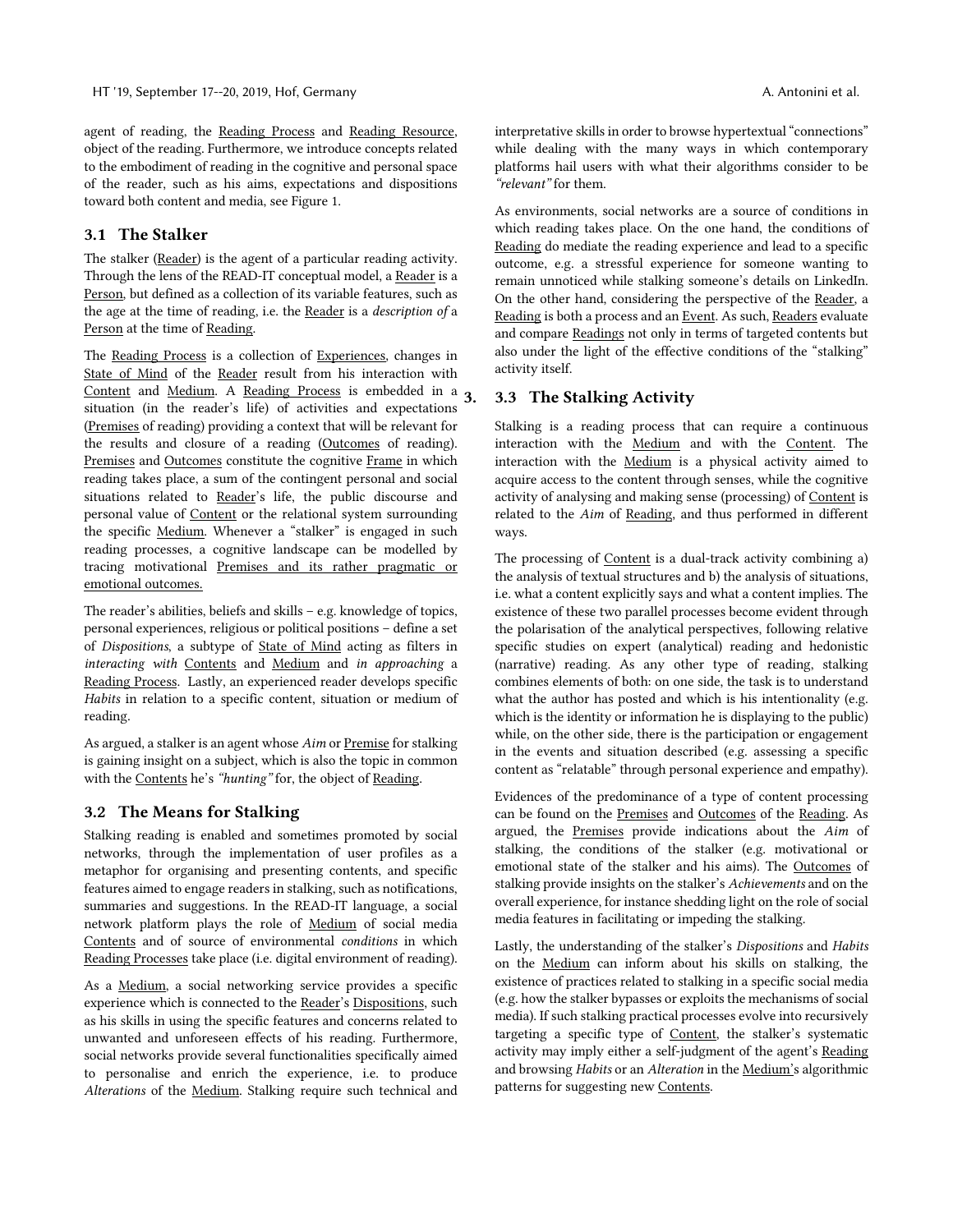#### 4 Discussion and Conclusions

The prospect of modelling contemporary "stalking" practices within the READ-IT database allows a debate on how the choice of a standpoint (a focus on the stalker, the stalked or the social media industries) informs the ways in which we may interpret the deep connection between stalking and hypertext contents. At this stage of the READ-IT project, we have already pinpointed the following discussions.

From the stalker's viewpoint, the aforementioned model involves an ontology of individual agents which clearly favours a rather self-centred description of his "stalking" activity. Therefore, the contemporary hypertextual reading experiences that we are documenting are those in which the agent explicitly describes his own activity as "stalking", i.e. a brief recount or confession that includes the actual use of the verb. From a linguistic perspective, we must also observe the multilingual spread of the verb beyond English: "to stalk" has been "territorialised" throughout Europe and the Americas, inspiring various forms (French: "stalker", Spanish: "stalkear", Italian: "stalkare/stalkerare", Pt: "stalkeiar") that may include semantic nuances depending on the cultural background of the agent.

From the standpoint of the stalked, our general working definition tends to a teleological interpretation of reading: the stalked is a figure of the other on which the agent wants to gain insight on. In the current state of our data collection, we prefer to focus on experiences in which the stalking is explicitly applied to "contents" rather than to "people", i.e. what is stalked is mentioned as being "posts", "old photos" a "timeline", a "Twiter page", "a LinkedIn profile" depending on the reader's "semiotic predilections" [5] for naming such digital resources as they appear on screen. Yet, a thorough account of the "stalking" could eventually include an active role of the stalked, e.g. "seeking" or "escaping" stalkers' atentions.

From the standpoint of social media platforms and services, our working definition locates stalking activities within the boundaries of what is made public but also insists on the crucial role of the Medium. Thus, the READ-IT model theoretically allows us to decentre the description of the reading-browsing activity from the intentions of the stalker (agent) in order to include occasional accounts of the technicalities of social media environments, e.g. confusing items on one person's timeline with those on the main timeline because Facebook's algorithm often displays his posts, wondering if "blocking" someone will prevent them from noticing their LinkedIn profile has been stalked. Such testimonies on the experience of social media environments, may orient our future debates towards more implicit political questions that could be rooted in either Marxist or feminist perspectives, e.g. a critical assessment of the opaque nature of digital mediations, the exploitation of the popular and the new as ideal values for contents and narratives, an analysis of the feelings of privacy or secrecy in the age of "surveillance capitalism" [15].

As "stalking" becomes an ordinary term for describing new reading practices within the frame of social media, its etymological criminal or predatory background is being repurposed by common users (non-criminal stalkers) to a hypertextual "hunt for contents" which involves sufficient reading and browsing skills in order to discretely reach targeted or valuable contents. Since "Stalking" implies accessing with method, "stalking" can be identified by a "systematic" approach in browsing and using social media feature. Indeed, the reading experience of the "stalker" (documented individually in terms of premises, outcomes, skills, dispositions and habits) must not be dissociated from the crucial role that is played by the Medium, as it links the "stalking" experience with broader contemporary debates on digital culture and the ideological implications of social media (the structure of "people" as text, the asymmetrical boundaries of privacy, the exploitative nature of engagement constraints and atention economies).

"Stalking" seems to be an emerging and dynamic globalised vernacular reading practice that cannot be yet seized completely. Nevertheless, by highlighting its distinctive features within the frame of the READ-IT, we can investigate a new type of reading that is intrinsically related to the hypertextual structures of "social media" in the scope of documenting some of its contemporary varieties and exploring its connections with the imaginaries of other "clandestine" or "obsessive" historical reading experiences.

#### ACKNOWLEDGMENTS

This work was partially supported by Reading Europe – Advanced Data Investigation Tool (READ-IT) is funded by the JPI Cultural Heritage project under the European Union Horizon 2020 Research and Innovation programme (grant agreement No 699523).

#### REFERENCES

- [1] Boyd, Danah M., and . Ellison, Nicole B.. Social network sites: Definition, history, and scholarship. Journal of computer-mediated Communication 13.1 (2007): 210-230.
- Nicol, Bran. Stalking. Reaktion Books, 2006.
- [3] Lakoff, George, and Johnson, Mark. Metaphors we live by. University of Chicago press, 2008.
- [4] Catellin, Sylvie. Sérendipité. Du conte au concept: Du conte au concept. Seuil, 2014.
- [5] Souchier, Emmanuel, Le Marec, Joëlle, and Jeanneret, Yves.. Lire, écrire, récrire: objets, signes et pratiques des médias informatisés. Éditions de la Bibliothèque publique d'information, 2013.
- [6] Gomez-Mejia, Gustavo. Les fabriques de soi? Identité et industrie sur le web. MkF éditions, 2016.
- [7] Miller, Tim. Explanation in artificial intelligence: Insights from the social sciences. Artificial Intelligence (2018).
- [8] Mortier, Richard, et al. Human-data interaction: The human face of the datadriven society. Available at SSRN 2508051 (2014).
- [9] Antonini, Alessio, and Lupi, Lucia. The role of philosophical analysis in the design. Workshop Standing on the Shoulders of Giants: Exploring the Intersection of Philosophy and HCI, CHI 2019, (2019).
- [10] Bortolussi, Marisa, and Dixon, Peter. Psychonarratology: Foundations for the empirical study of literary response. Cambridge University Press, 2003.
- [11] Craig, Robert P. Developing a Philosophy of Reading: Piaget and Chomsky. Reading Horizons, vol. 25, issue 1 (1984).
- [12] Gerrig, Richard. J. Experiencing Narrative Worlds On the Psychological Activities of Reading. Yale University Press, 1993.
- [13] Eco, Umberto. Lector in fabula: la cooperazione interpretativa nei testi narrativi. Giunti, 2011.
- [14] Gibson, Walker. "Authors, speakers, readers, and mock readers." Readerresponse criticism: From formalism to post-structuralism (1980): 1-6.
- [15] Zuboff, Shoshana. The age of surveillance capitalism: The fight for a human future at the new frontier of power. Profile Books, 2019.